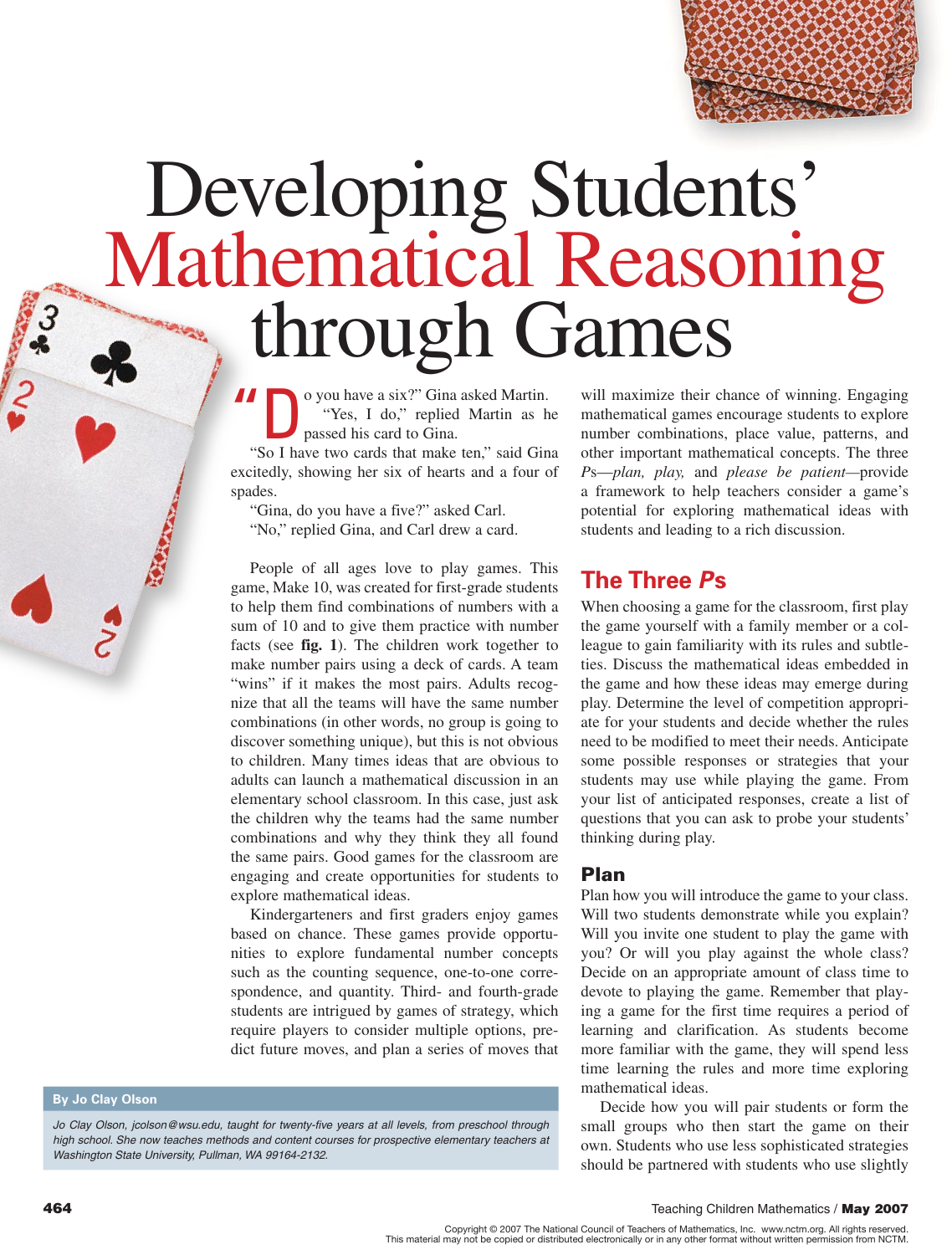

more mature strategies but not with the most abstract thinkers. Abstract thinkers and students who use immature strategies may be unable to communicate with each other because they conceptualize mathematical ideas in very different ways (Carpenter et al. 1999). The slightly more mature thinkers can also be paired with the abstract thinkers because they use language with common meanings. As they explain their solutions or strategy, the more mature thinkers develop their articulation of mathematical ideas and thus lead less mature thinkers to more abstract ideas.

#### Play

Introduce the game and then, while the students play, walk around the room and listen to their conversations. Ask probing questions and listen to the students' responses. Rather than restate a student's strategy, ask his or her partner to explain it. Take notes to record the different strategies that your students use and to plan the class discussion. Decide which strategies to discuss first, beginning with less mature ideas and then moving to more sophisticated strategies. Ask the students how the

strategies are similar and how they are different. Possible discussion starters include these:

- "Thumbs up if you liked the game, thumbs sideways if it was okay, and thumbs down if you didn't like it. What did you like about it? Why?"
- "What did you notice while playing the game?"
- "Did you make any choices while playing?"
- "Did anyone figure out a way to quickly find a solution?"

After the discussion, ask the students to partner with a different person to explain their strategy and then give them five minutes to write the alternative strategy in their mathematics journal. Last, suggest that the next time they play the game they use a different strategy.

# Please be patient

Provide repeated opportunities for your students to play the game, and let the mathematical ideas emerge as they notice new patterns, relationships, and strategies. Watch carefully how students incor-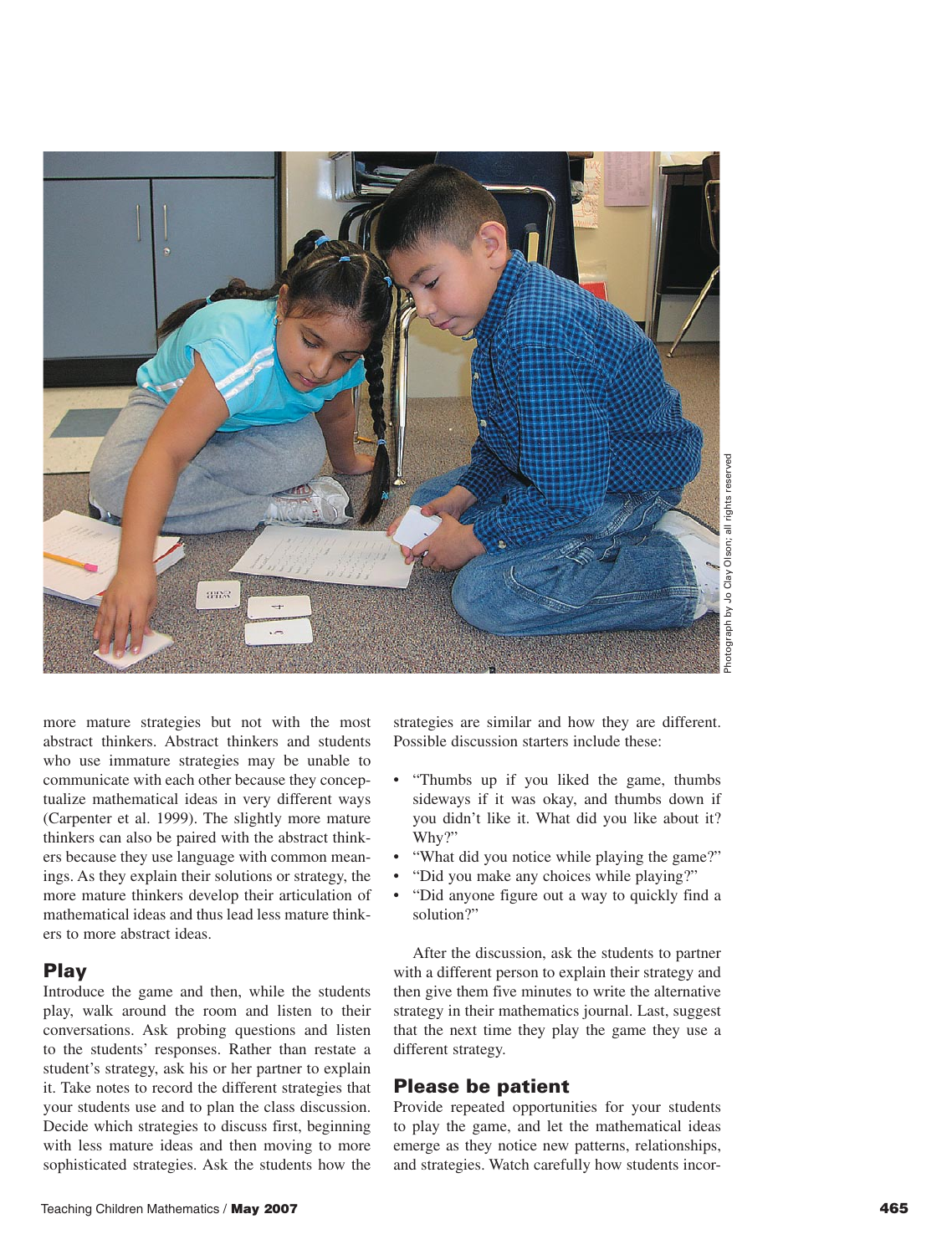#### Figure 1

#### **Rules for playing the game Make 10**

|               | Make 10                                                                                                                                                                                                                                                                                                                                                                                                                              |  |  |  |
|---------------|--------------------------------------------------------------------------------------------------------------------------------------------------------------------------------------------------------------------------------------------------------------------------------------------------------------------------------------------------------------------------------------------------------------------------------------|--|--|--|
| Goal          | Make number pairs with a sum of 10.                                                                                                                                                                                                                                                                                                                                                                                                  |  |  |  |
| Players       | Game is played by two or three children.                                                                                                                                                                                                                                                                                                                                                                                             |  |  |  |
| Rules         | 1. Shuffle a deck of cards with the numbers 0 to 10 or 1 to 9.                                                                                                                                                                                                                                                                                                                                                                       |  |  |  |
|               | 2. Deal five cards to each player. Place the remaining cards<br>face down on the table.                                                                                                                                                                                                                                                                                                                                              |  |  |  |
|               | 3. Player 1 asks one of the other players for a card to add<br>to one of her or his cards to make a sum of 10. The<br>requested card is then placed with a second card from<br>player 1's hand, and the other players check the sum. If<br>the player does not have the requested card, player 1<br>draws one card from the face-down stack. If player 1 can<br>make a sum of 10 with two cards, the pair is placed on<br>the table. |  |  |  |
|               | 4. The players draw additional cards from the face-down<br>stack until they each have five cards. If player 1 cannot<br>make a sum of 10 with the cards in her or his hand, player<br>1 keeps the six cards and does not draw additional cards<br>until he or she has fewer than five cards.                                                                                                                                         |  |  |  |
|               | 5. The game is over when the face-down cards have been<br>used up. The students count the number of pairs that<br>they made, and the group with the largest number wins.<br>(Note: Because the game should result in every group<br>finding the same number of pairs, everyone should win.<br>This outcome can prompt a rich discussion as to why this<br>is the case.)                                                              |  |  |  |
| Modifications | 1. Play the game competitively; each player tries to get the<br>greatest number of pairs.                                                                                                                                                                                                                                                                                                                                            |  |  |  |
|               | 2. Allow students to use two or three cards to make a sum<br>of 10.                                                                                                                                                                                                                                                                                                                                                                  |  |  |  |
|               | 3. Change the goal from making 10 to creating the largest<br>two-digit number (this game is called Double Digits).                                                                                                                                                                                                                                                                                                                   |  |  |  |
|               | 4. Change the goal from making 10 to making the highest<br>sum with two cards (this game is called Super Sums).                                                                                                                                                                                                                                                                                                                      |  |  |  |

porate more abstract strategies into their own. Be patient and allow the mathematical ideas to develop over time. Your patience empowers students to independently explore mathematical ideas and create conceptual understandings that they will not forget. To illustrate the three *P*s framework for using games in the classroom, three games are presented here along with a brief discussion of primary and intermediate students' developmental needs while playing games.

# **A Game for Primary-Level Students: Close to 20**

Games that five-year-olds like to play are generally based on luck: With each card a player draws or with each roll of a die, the player has only one choice. Board games, card games, and games with dice allow primary-level students to explore fundamental number concepts by counting and using one-to-one correspondence as they move a game piece on a board (Fosnot and Dolk 2001). Eventually, the children notice that larger numbers in the counting sequence yield a greater number of spaces on the game board, and they begin to conceptualize two aspects of numbers: Numbers represent both an element in the counting sequence and a quantity.

First and second graders enjoy using mathematical reasoning to play more sophisticated games. Competition should be minimized to keep their thinking focused on the mathematical ideas. The game Close to 20 (Akers et al. 1997) promotes mathematical thinking while offering practice in number facts. I was introduced to this game while team teaching with a first-grade teacher. The different strategies that the children used to find number combinations close to 20 intrigued me, and the game quickly became a classroom favorite.

Close to 20 is played by using a set of cards numbered 0 to 9 and recording sheets. Each player is dealt five cards and then chooses three of the five cards to make a sum as close to 20 as possible (but not more than 20). A player's score for the round is the difference between his or her combination and 20. On the recording sheet (**fig. 2**), each player writes his or her combination, the total of the combination, and the score for the round (20 – total). At the end of the round, each player discards the cards used to make this first combination and receives three new cards. Play continues for five rounds, when the game is over. To minimize competition and enhance cooperation, have each student pair or student group aim to have the lowest combined total in the class.

# Plan

When I played this game, I quickly realized that I was not finding all the possible sums close to 20. So I tried some different strategies. One strategy I used was to pick the largest card of the five I was dealt and then pick two more cards whose sum was greater than 10. I knew that for the sum of my three cards to be 20, the sum of these two cards had to be equal to the difference between my largest card and 10. Another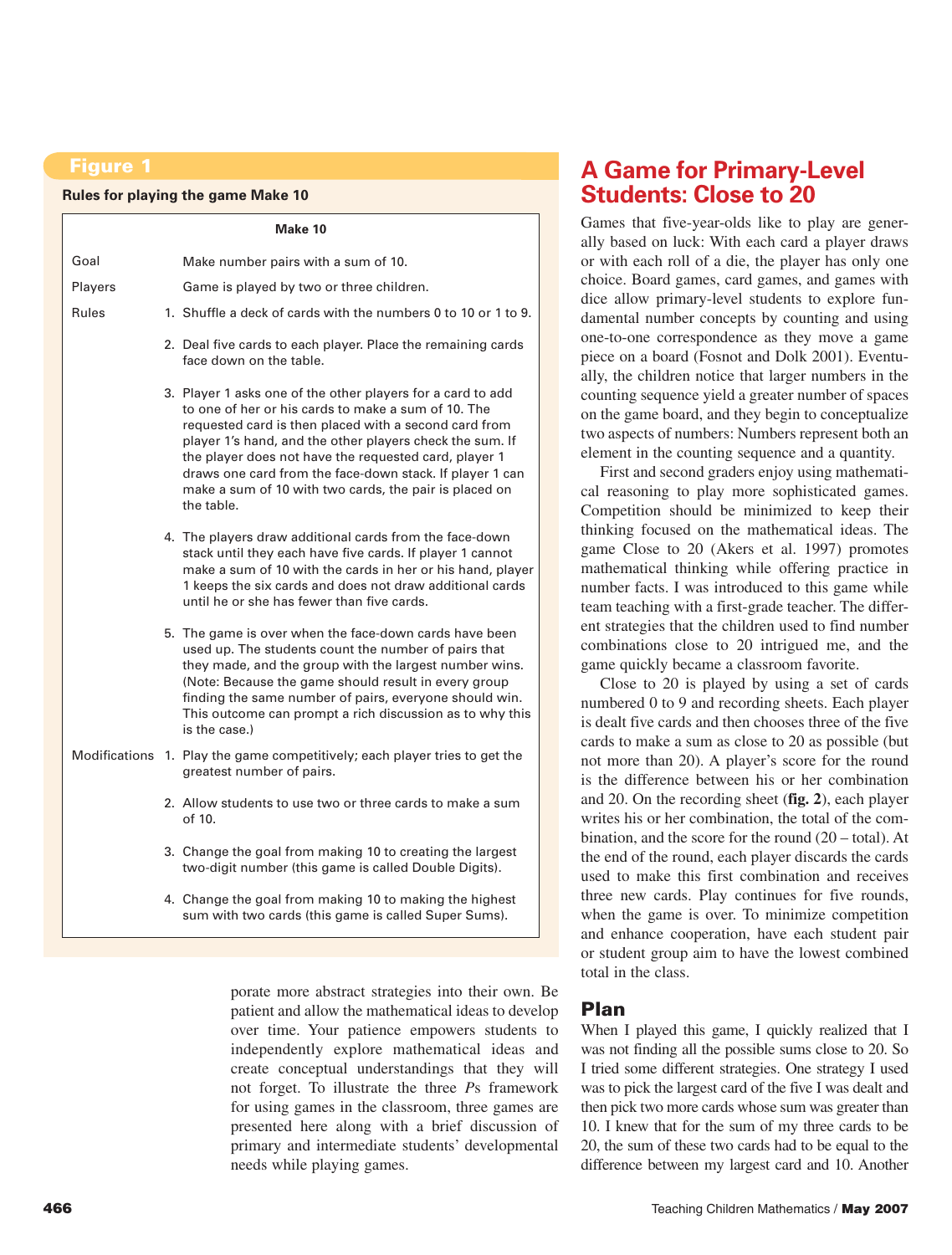strategy I used was based on my knowledge that 3 times 6 is 18 (a number close to 20 but still less than 20). Thus, I would select three cards that were close to the number 6 (e.g., 6, 5, and 7).

The mathematical ideas underlying Close to 20 include these:

- Numbers can be combined in different ways.
- The closest sum may be greater than 20.
- Estimation and related facts can reduce the number of combinations you have to check for the closest sum.

During the second week of school, I wanted to assess whether a group of second graders recognized that numbers could be combined in several ways to make a larger number and to ascertain their knowledge of number facts. Close to 20 was a game I could use both as a formative assessment and as a prompt for a mathematical discussion. I decided to minimize competition by encouraging the students to help one another find sums close to 20 and making the objective a lower score.

#### Play

To introduce the game, I played the game with another student.

*Teacher.* We are going to play a card game called Close to 20. What do you think that we're going to try to do?

*Yasmeen.* I know—we can use cards to make 20. *Teacher.* Do you think that we'll always be able to make 20?

*Marquis.* Yes. You can make lots of numbers with cards.

*Larry.* No. … Sometimes you get only little cards and can't make a big number.

*Teacher.* I wonder what you will find out. Who wants to play the game with me? (*Hands went up*.) Okay, Luis, come sit here. Please deal me five cards and then give yourself five cards. Now, let's look at my cards. Who can help me make 20 with three cards? *(We used 5, 6, and 7 to make 18.)* Now, here is my recording sheet. What should we write down?

*Marquis.* Put the numbers on the lines and write your sum here (*pointing at the space next to the equals symbol*).

*Teacher.* What should we do here? (*I pointed at the last column*.)

*Shaundra.* Put 2 in there, you need 2 more to get to 20.

*Teacher.* Now let's look at Luis's cards. (*Luis shared his cards and possible combinations. Most of the students were ready to play, and I gave cards and two recording sheets to pairs of children.*)

While the second graders played the game, I walked around the room. I noticed that they recorded the first combination that they created. When I had demonstrated the game, several children suggested combinations, and we picked the

#### Figure 2

#### **Recording sheet for the game Close to 20**

| Close to 20 Recording Sheet |      |  |   |  |  |                   |                                      |
|-----------------------------|------|--|---|--|--|-------------------|--------------------------------------|
|                             | Name |  |   |  |  |                   |                                      |
|                             |      |  |   |  |  | Total             | Score for<br>Round<br>$(20 - total)$ |
|                             |      |  |   |  |  |                   |                                      |
|                             |      |  |   |  |  |                   |                                      |
|                             |      |  | ┿ |  |  |                   |                                      |
|                             |      |  |   |  |  |                   |                                      |
|                             |      |  | ┿ |  |  |                   |                                      |
|                             |      |  |   |  |  | <b>Game Total</b> |                                      |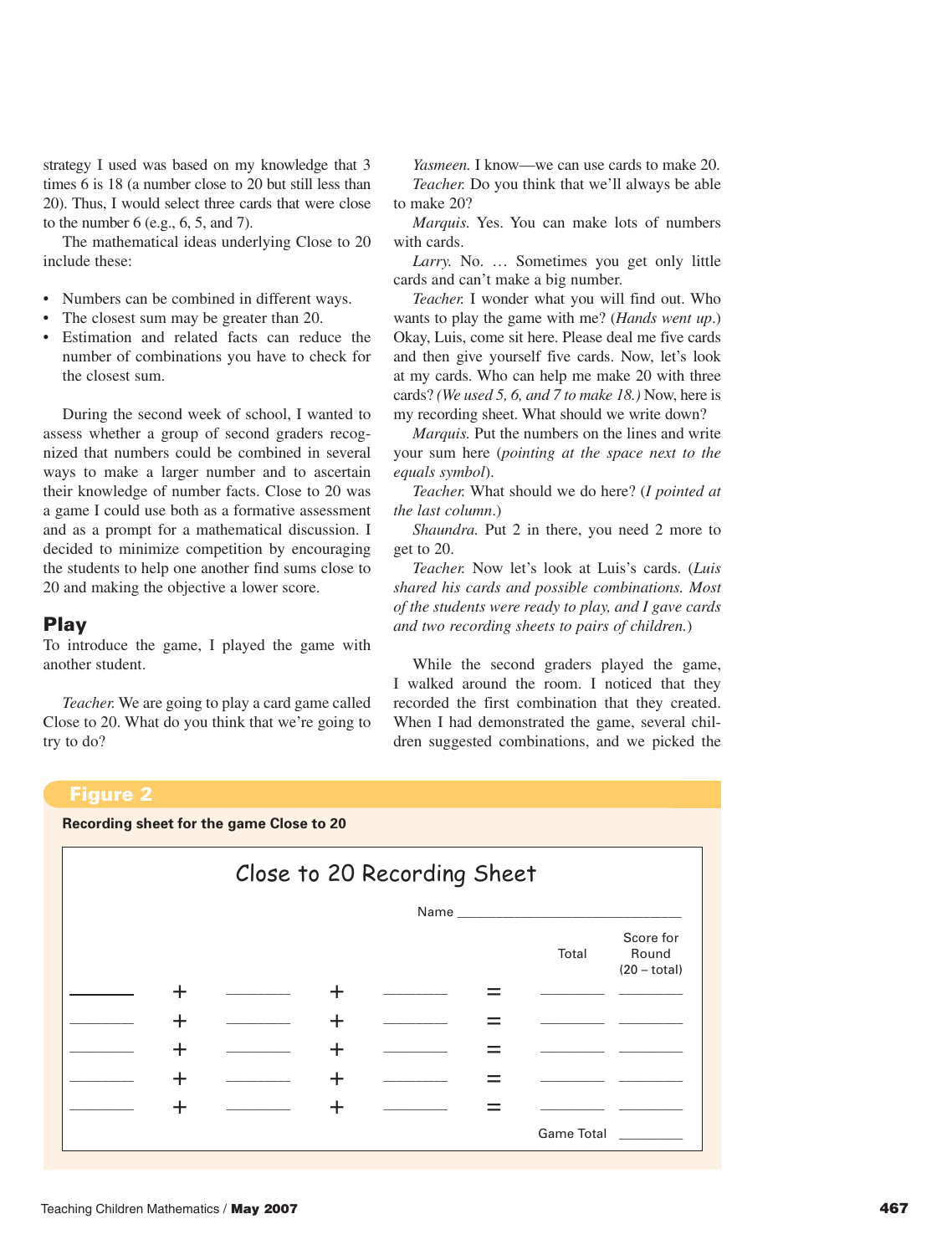

largest one. Clearly, the students were focused on finding only one combination that was less than 20. When I asked the children why they used a particular combination, I heard two responses: "I just picked it" and "I knew that 4 plus 2 plus 5 is less than 20 because they are all little numbers." When I asked how they figured out the difference between their sum and 20, the students replied, "I counted on my fingers." After ten minutes of play, I decided that it was time for us to discuss the game.

I began our discussion by asking, "Do you remember when we talked about the game and we wondered if we could make 20 every time? What happened?" The second graders now voiced their observation that it was hard to get 20. Then I asked, "Did any of you make 20?" The students looked at their sheets, and three children raised their hands. I wrote their combinations on the board and asked the class to look for a strategy that might help them make combinations of 20. My questions and comments helped the second graders think more deeply about different strategies for selecting cards:

- "What do you notice about these combinations?"
- "Oh, they all begin with the largest number. What do you think the children were thinking about?"
- "How did you figure out sums of numbers without counting on your fingers?"
- "How could you use combinations that you know to play the game?"

# Please be patient

The second graders played the game for 15 more minutes. To construct sums that were closer to 20, the children first selected the largest number in their hand. They understood that different numbers could be combined to make a sum of 20, but I did not see them trying several sums before recording one. A few children used base-ten blocks, multilink cubes, and hundreds charts as tools to help them find combinations and the difference between their sum and 20. During my observation of their resumed play, I saw children using some of the ideas that we had discussed. I wondered whether calculators would allow them to find the combination that was the closest to 20. Would calculators enhance their exploration of number patterns and relationships, or would they become a tool for finding an answer? I realized that providing calculators might change the focus of the game and that I needed to carefully consider how and when to introduce them.

## **Cautions**

Sometimes teachers use games solely to practice number facts. These games usually do not engage children for long because they are based on memorization. Some children are quick to memorize, while others need a few moments to use a related fact to compute. Children placed in situations in which recall speed determines success may infer that being "smart" in mathematics means getting the correct answer quickly instead of valuing the process of thinking. Consequently, they may feel incompetent when they use number patterns or related facts to arrive at a solution and may begin to dislike mathematics because they are not fast enough.

# **A Game for Intermediate-Level Students: The Product Game**

Students in the intermediate grades are intrigued by games based on strategy and competition. All strategy games provide students with opportunities to make choices about the best strategy to use while allowing them to explore mathematical ideas. Discussion about different strategies creates a context for developing students' conceptual understanding of patterns, related number facts, and place value. Many students use a peer's explanation to support their own learning by modifying it to one that makes sense or comparing the strategies for the "best" one. A reflective question such as "What did you think about when you selected a number pair?" encour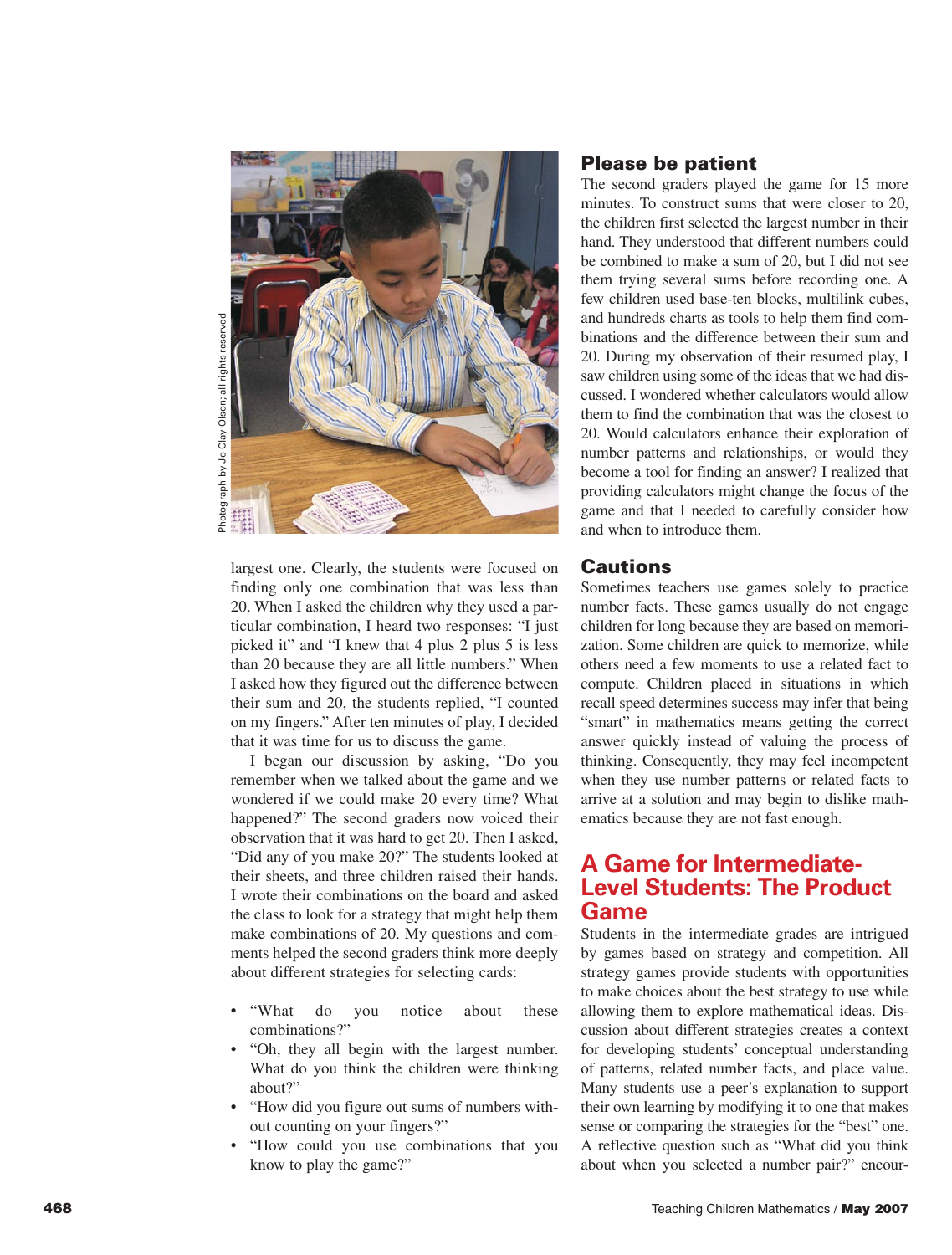ages students to articulate their mathematical ideas. Following is a discussion of the Product game to illustrate the three *P*s.

#### Plan

In the Product game, students use a variety of strategies to decide the best first move. The goal of the game is to claim any four squares in a row or in a column, any four squares that form a diagonal, or the four squares at the corners. **Figure 3** shows a game board designed for fourth-grade students to explore the products that can be made from the factors 0, 1, 2, 3, 4, 5, and 6.

To begin, player 1 places a paper clip on one factor on the game board. Player 2 places a second paper clip on another factor and claims the product of these two factors by placing a colored chip on that square on the game board. Player 1 then moves one of the clips to a different factor and claims the resulting product. The players continue taking turns by moving one paper clip and claiming the resulting product until one player wins—that is, claims four squares—or a draw is declared.

The first time I played the Product game with the factors 0 through 6, I realized that in my mind I was substituting other factor pairs for the products on the game board. I was amazed at the number of facts that I quickly considered while deciding which product to claim. Later, I noted that the factors 0, 1, and 2 were used to generate more products on the game board than the factors 4, 5, and 6 and decided that it was better to claim products smaller than 16. I claimed the larger products when the opportunity arose and when they extended a row, column, or diagonal.

The mathematical ideas underlying the Product game include these:

- A product is generated by a pair of factors.
- Some products can be created by more than one factor pair.
- The game board changes when different factors are used.
- A finite set of factors can be combined to generate a finite number of products.

## Play

I usually introduce this game by playing against the class. After briefly explaining the rules, I place one paper clip on a factor on the game board and then select a student to pick another factor. The class claims the resulting square with a colored chip. I move one paper clip to another factor and place a different colored chip on my square. After several moves, I win and challenge the class to one more game. After the second game, the students are ready to pair up and play against each other. While the student pairs play, I engage students in conversations. Following is an excerpt from a discussion that I had with two fourth-grade students.

*Teacher.* (*I placed a marker on 5, and José claimed the square with the number 10 by placing his marker on 2.)* José, that is an interesting first move. Why did you pick it?

*José.* There are five ways to win.

*Teacher.* Cherie, do you see any of the ways that José could win?

*Cherie.* Well, he could win by making a column, row, or either diagonal. That's only four ways.

*José.* There are two ways on the column. I could use 5, 10, 16, and 25 or 1, 5, 10, and 16.

*Teacher.* Interesting. Cherie, what do you think is the best first move?

*Cherie.* I like to take 5 first.

*Teacher.* Why?

*Cherie.* It's easier to get four in a row.

*Teacher.* Why is it easier?

*Cherie.* Uhm ...Well, the numbers are smaller and that makes it easier.

*Teacher.* José, what do you think?

*José.* There's only three ways that you can, so it isn't as good.

*Cherie.* But some of the products can be gotten in lots of ways so it's easier to fill them in.

*José.* What do you mean?

*Cherie.* See, you can get 4 by either 1 and 4 or putting both clips on the 2. Six is the same way, so it's easier to win.

*Teacher.* Those are both great strategies. Why don't you try to find out which one is better?

#### Figure 3

**Game board for the Product game for use with the factors 0 through 6**

| 0  |    | $\overline{2}$ | 3  |
|----|----|----------------|----|
| 4  | 5  | 6              | 8  |
| 9  | 10 | Free           | 12 |
| 15 | 16 | 18             | 20 |
| 24 | 25 | 30             | 36 |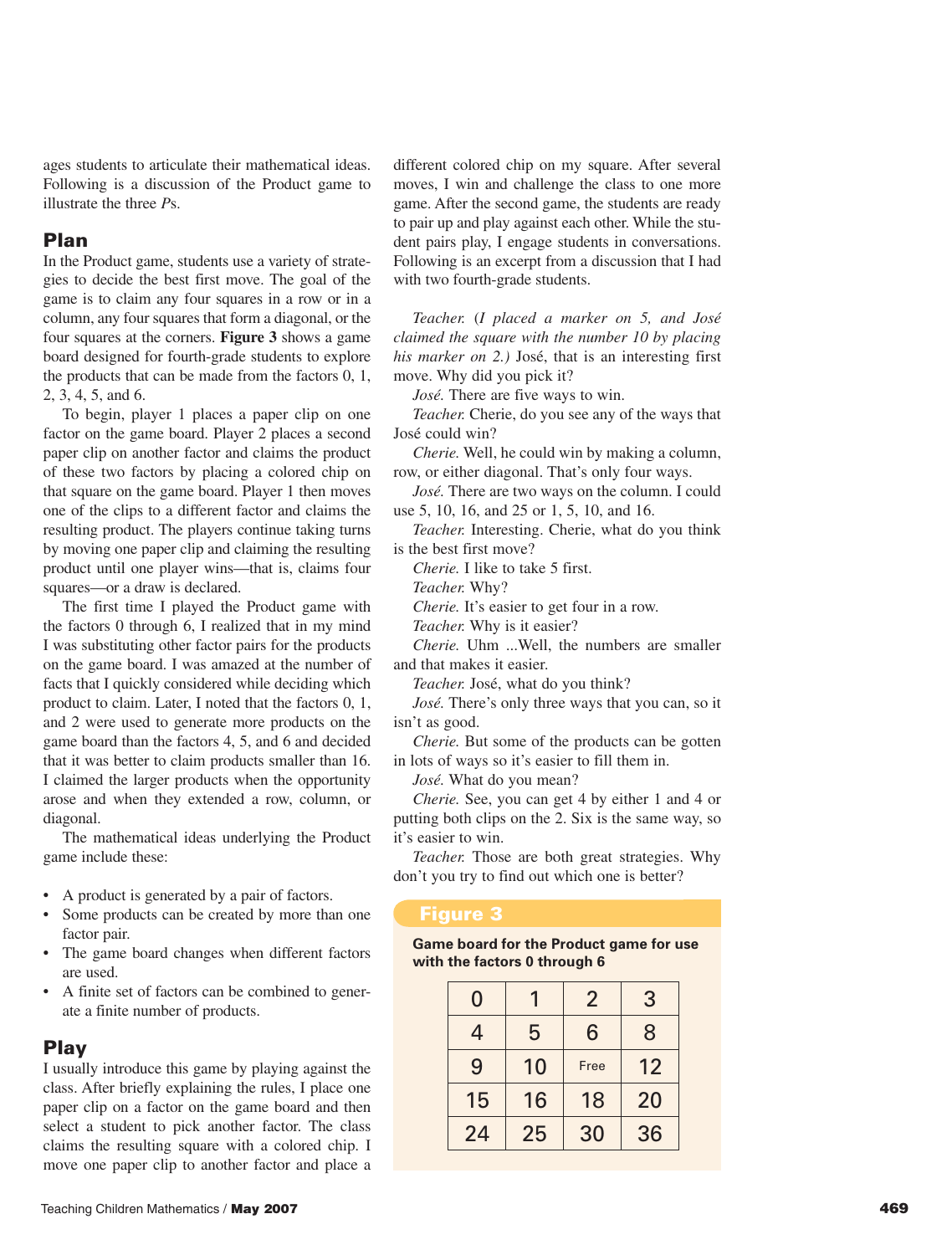#### Figure 4

| 1  | $\overline{2}$ | 3  | $\overline{4}$ | 5  | 6  |
|----|----------------|----|----------------|----|----|
| 7  | 8              | 9  | 10             | 12 | 14 |
| 15 | 16             | 18 | 20             | 21 | 24 |
| 25 | 27             | 28 | 30             | 32 | 35 |
| 36 | 40             | 42 | 45             | 48 | 49 |
| 54 | 56             | 63 | 64             | 72 | 81 |

**Student-constructed 6-by-6 game board for the Product game for use with the factors 1 through 9**

> In this dialogue, the reflective questions I asked prompted José and Cherie to explore two different mathematical ideas. José explored the patterns of rows, columns, and diagonals to determine the best first move. Cherie considered the number of factor pairs that would enable her to fill in the squares. Both used mathematical reasoning to predict possible outcomes for their strategies. Initially I interpreted Cherie's response that she liked the smaller number to indicate knowledge of the products using the factors 1, 2, and 4, but it became clear that she based her strategy on the relationship between factor combinations and products. I encouraged the two students to explore each other's reasoning by investigating which strategy was "better." Investigations based on students' mathematical thinking prompt mathematical discussions among students as they compare the strengths and limitations of different strategies.

## Please be patient

These fourth graders enjoyed playing the Product game for many months. We extended the game by using the factors 1 through 9 and created a 6-by-6 game board (see **fig. 4**). The students designed a double-elimination tournament conducted during indoor recess and after school. Students who were eliminated during the tournament watched their peers play against one another, talked about strategies, and designed a round-robin tournament for themselves. I found myself listening to their discussions, impressed with their articulation of mathematical ideas, development of computational fluency, and enthusiasm for learning and using mathematics. Learning was enhanced when I created opportunities for students to explore, reflect, and discuss their mathematical observations by providing time, asking questions, and being patient.

## **Cautions**

Many students enjoy playing games in which the person with the quickest correct response wins and continues to play against other class members—for example, Around the World or Math Baseball. Games of this type pose an ethical question, however: Does the game provide an equal opportunity for all students to gain fluency with number facts? Students who need the most practice with number facts usually sit at their desks while the students who know the facts have more opportunities to practice. Thus, the very students who need to practice have less opportunity to learn. When struggling students have a turn, they do not have time to use mathematical reasoning and often simply guess. Often their responses are incorrect, and they return to their seat, silently hoping to avoid another turn.

# **Summary**

Games are fun and create a context for developing students' mathematical reasoning. They provide opportunities for students to wonder why some peers are quick to respond and thus encourage students to compare different strategies. Through playing and analyzing games, students also gain computational fluency by describing more efficient strategies and discussing relationships among numbers. Teachers can create opportunities for students to explore mathematical ideas by planning questions that prompt students to reflect about their reasoning and make predictions.

Driscoll (1999) suggests that teachers sometimes limit their questions to three types: managing, clarifying, and orienting. Managing questions help students focus on the problem and begin to work. Clarifying questions help students interpret the problem and select a problem-solving strategy that will lead to a correct solution. Orienting questions keep students thinking about the problem and motivate them toward a correct answer. To develop students' conceptual understanding, Driscoll encourages teachers to expand their repertoire of questions to include those that prompt reflection and those that elicit algebraic reasoning.

While the children were playing Close to 20, I prompted their reflection by asking why they used a particular combination and how they figured out the difference between their sum and 20. Using